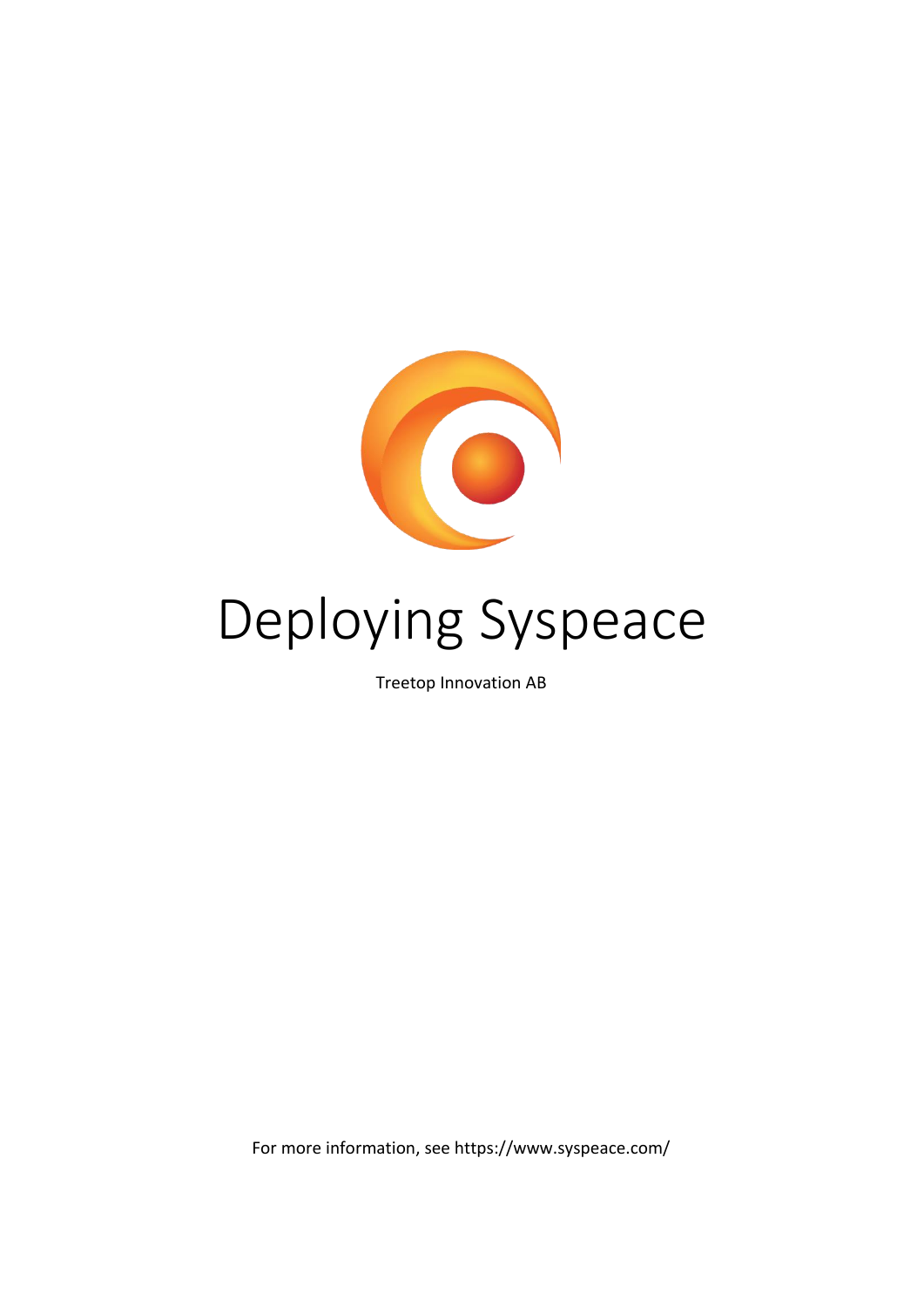# Contents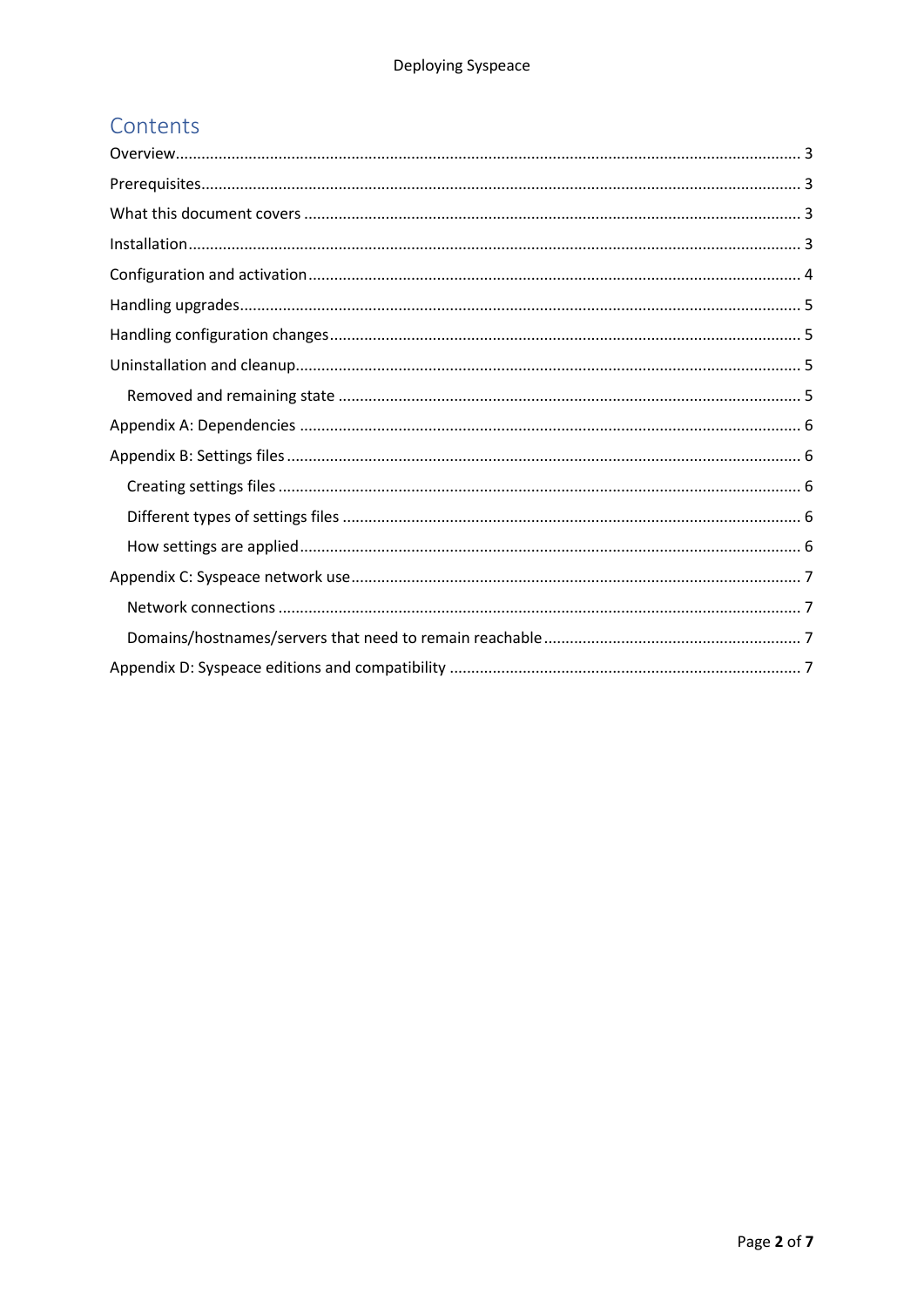## <span id="page-2-0"></span>Overview

This document describes how Syspeace can be deployed automatically using unattended installation, and how it can be subsequently configured. It also highlights the differences between manual installation and deploying Syspeace.

## <span id="page-2-1"></span>**Prerequisites**

Although this document will describe what needs to be done, it is not an exact recipe for how to deploy Syspeace. This will require a **deployment tool** capable of instructing other servers to install or reconfigure software. If you are reading this document, chances are there is already a wellestablished deployment tool in your organization.

Every deployment tool should support the necessary operations, and may have different ways to accomplish tasks like:

- Running a command
- Copying a file to a target computer (This may need to be accomplished by running a batch command to copy a file from a network share)
- Starting a Windows Installer install/uninstall with an .msi file (This may need to be accomplished by running an msiexec command)

For information about these, please consult the documentation of your deployment tool of choice.

## <span id="page-2-2"></span>What this document covers

In broad strokes, the following steps are necessary to deploy Syspeace:

- 1. Install Syspeace manually to a server
- 2. Create a Syspeace account for your deployment and configure your server to use it
- 3. Configure Syspeace to your desired settings
- 4. Export a settings file
- 5. Define the deployment process
- 6. Perform test deployments
- 7. Start deploying Syspeace

Steps 1–3 involve installing and using Syspeace as usual. Please refer to the Syspeace manual.

Steps 4 and 5 are covered within this document. Although defining the steps in the deployment process will be different for each deployment tool, the document covers what these steps should do.

Steps 6 and 7 will be different depending on your deployment tool and internal process.

## <span id="page-2-3"></span>Installation

Syspeace is distributed as a zip file containing two files: setup.exe and Syspeace.msi.

When installing manually, you double click setup.exe, it installs any necessary dependencies with manual user interaction, and then launches Syspeace.msi which guides you through a setup wizard to install Syspeace.

When deploying Syspeace, two steps are necessary.

The first step is to ensure that the necessary dependencies are installed. Running setup.exe is illadvised, since it will download and bring up the setup wizard for each of the dependencies for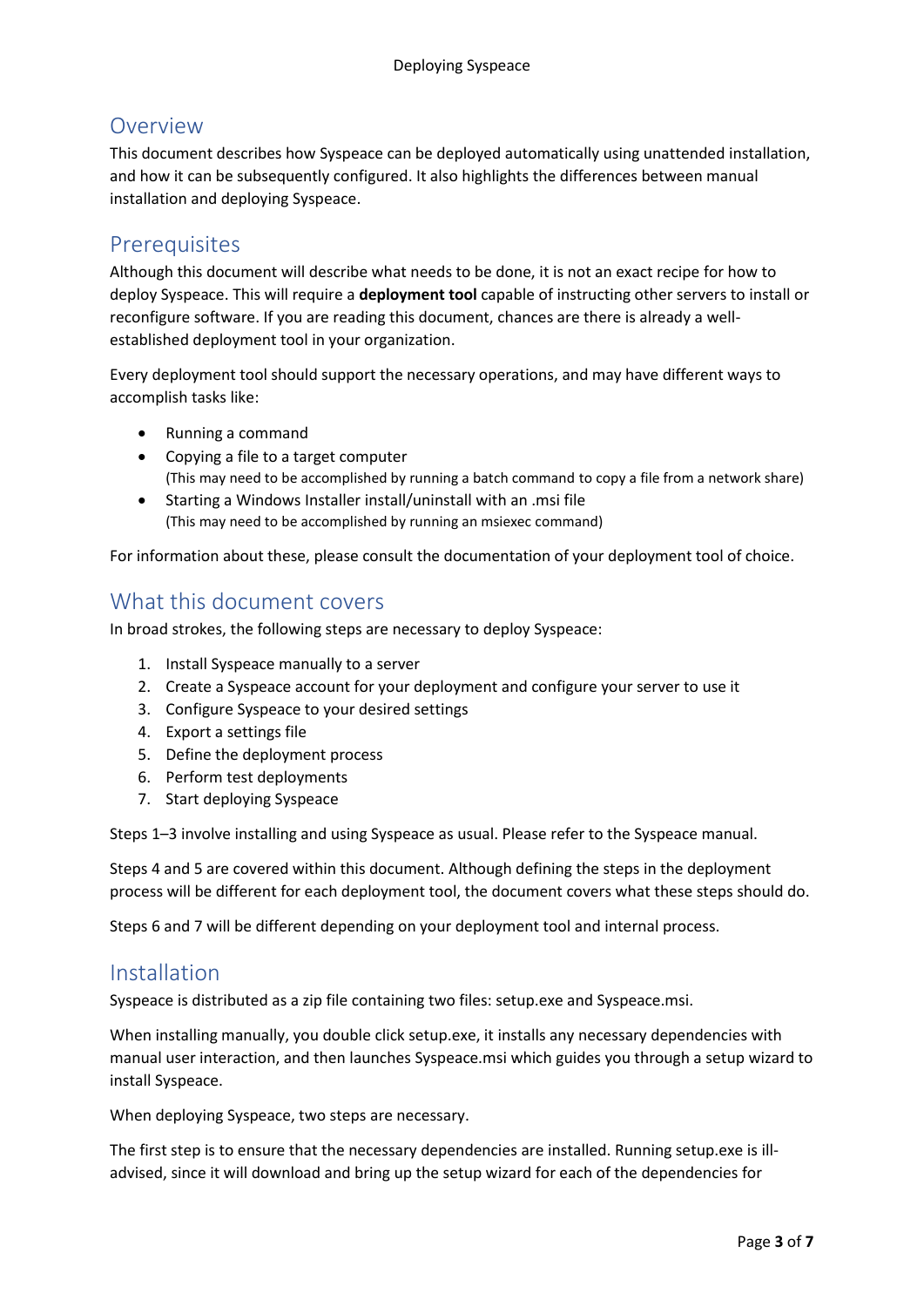manual handling. Instead, arrange for the dependencies listed in **Appendix A: Dependencies** to be installed in the appropriate way (for example, by deploying their MSI files or including them in a base image if applicable).

The second step is to run the Syspeace.msi installer in quiet (/quiet; show no UI) or unattended (/passive; show progress UI) mode. The only configurable parameter is where to install Syspeace. The default location of the Syspeace folder is C:\Program Files\Treetop\Syspeace. It can be changed by changing the MSI parameter **TARGETDIR**.

Here are a few example msiexec invocations:

msiexec /i C:\...\Syspeace.msi /quiet /qn /norestart (Quietly install Syspeace)

msiexec /i C:\...\Syspeace.msi /quiet /qn /norestart /L\*V C:\...\install.log (Log in verbose detail to install.log)

msiexec /i C:\...\Syspeace.msi /quiet /qn /norestart TARGETDIR=C:\Syspeace (Custom installation path)

See https://docs.microsoft.com/en-us/windows/desktop/Msi/command-line-options for full msiexec usage details.

## <span id="page-3-0"></span>Configuration and activation

Installing Syspeace is only part of deploying Syspeace. Syspeace needs a license key to run, and you may also want to configure a number of other settings.

When installing manually, you start Syspeace, register a Syspeace account if needed, enter a license key and proceed, and start up Syspeace when you have configured it as necessary. You can also use a settings file.

When deploying Syspeace, you must use a settings file including a license key and run a postinstall command to activate Syspeace. (For more information about settings files, see **Appendix B: Settings files**.)

First copy the settings file to the Syspeace folder.

Then, run the following command (the postinstall command):

[path to Syspeace]\Syspeace.Client.exe /postinstall

…to instruct Syspeace to initialize the local database, adopt the settings from the settings file (if any), adopt the license key from the settings file and activate the license. Syspeace will produce a log file in the log subfolder, named postinstall\_*[today's date]*.txt with details. Assuming everything went well, Syspeace will be configured, the Syspeace service will be started, and Syspeace's protection will be active. If not, details will be given in the log file.

Note that if the settings file does not contain a license key, the license key is not valid or there is a licensing issue (not enough licenses available to the associated Syspeace account, license expired, etc), Syspeace will not be ready to run until the situation has been corrected.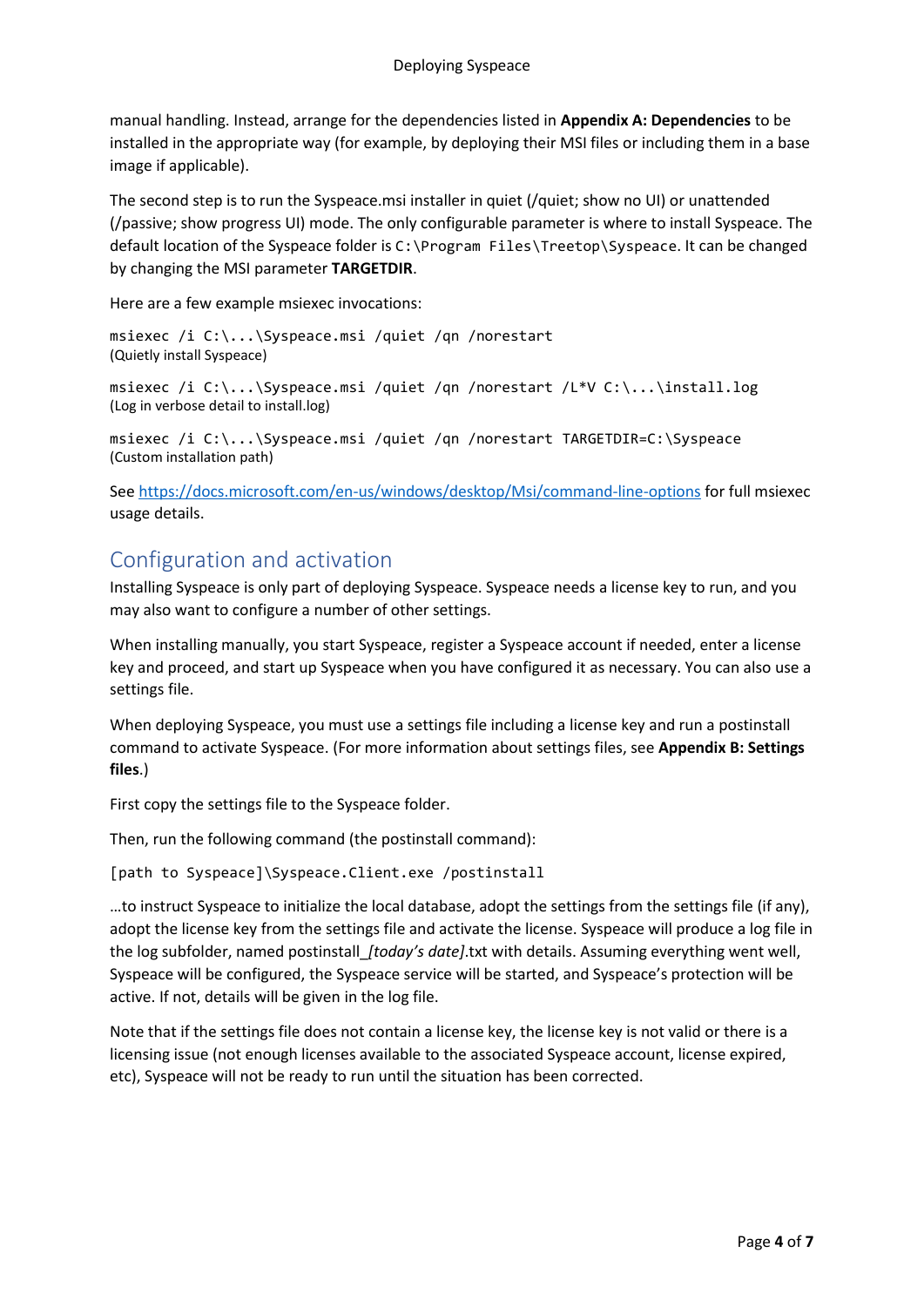## <span id="page-4-0"></span>Handling upgrades

Upgrades should be handled with the exact same process as a clean install. Uninstalling the old version beforehand is not required but doing so is harmless. Running the postinstall command is required to cause Syspeace to handle database format changes from one version to another.

## <span id="page-4-1"></span>Handling configuration changes

Syspeace does not have direct support for remote configuration, but many configuration changes can be applied by following these steps:

- 1. Generate an overrideSettings.syspeaceSettings file containing the desired configuration change.
- 2. Copy the file to the Syspeace folder. (Put aside the current overrideSettings.syspeaceSettings file if present.)
- 3. Restart the service SyspeaceService. Syspeace will now pick up the changes.
- 4. If necessary, restore the previous overrideSettings.syspeaceSettings file. Be aware that if it contains conflicting configuration, it will be restored the next time Syspeace restarts and reconfigures itself to that file.

## <span id="page-4-2"></span>Uninstallation and cleanup

Use the same Syspeace.msi as used for the installation to uninstall Syspeace.

Running Syspeace.msi in quiet mode suppresses the uninstall survey.

Here are a few example msiexec invocations to uninstall Syspeace:

msiexec /x C:\...\Syspeace.msi /quiet /qn /norestart (Quietly install Syspeace)

msiexec /x C:\...\Syspeace.msi /quiet /qn /norestart /L\*V C:\...\uninstall.log (Log in verbose detail to install.log)

See<https://docs.microsoft.com/en-us/windows/desktop/Msi/command-line-options> for full msiexec usage details.

#### <span id="page-4-3"></span>Removed and remaining state

Uninstalling will cause Syspeace to remove any blocks currently in place and remove all files installed by the installation, but will not remove accumulated files since then.

For example, the local database file, "observation" databases (for storing login attempts) and settings files remain so that Syspeace can pick up where it left off on a new install. The log folder and files also remain. (Log files older than 7 days are continually removed when Syspeace is active.)

To remove all traces of Syspeace, remove the folder Syspeace installed into.

Syspeace does not itself store settings in the Windows Registry.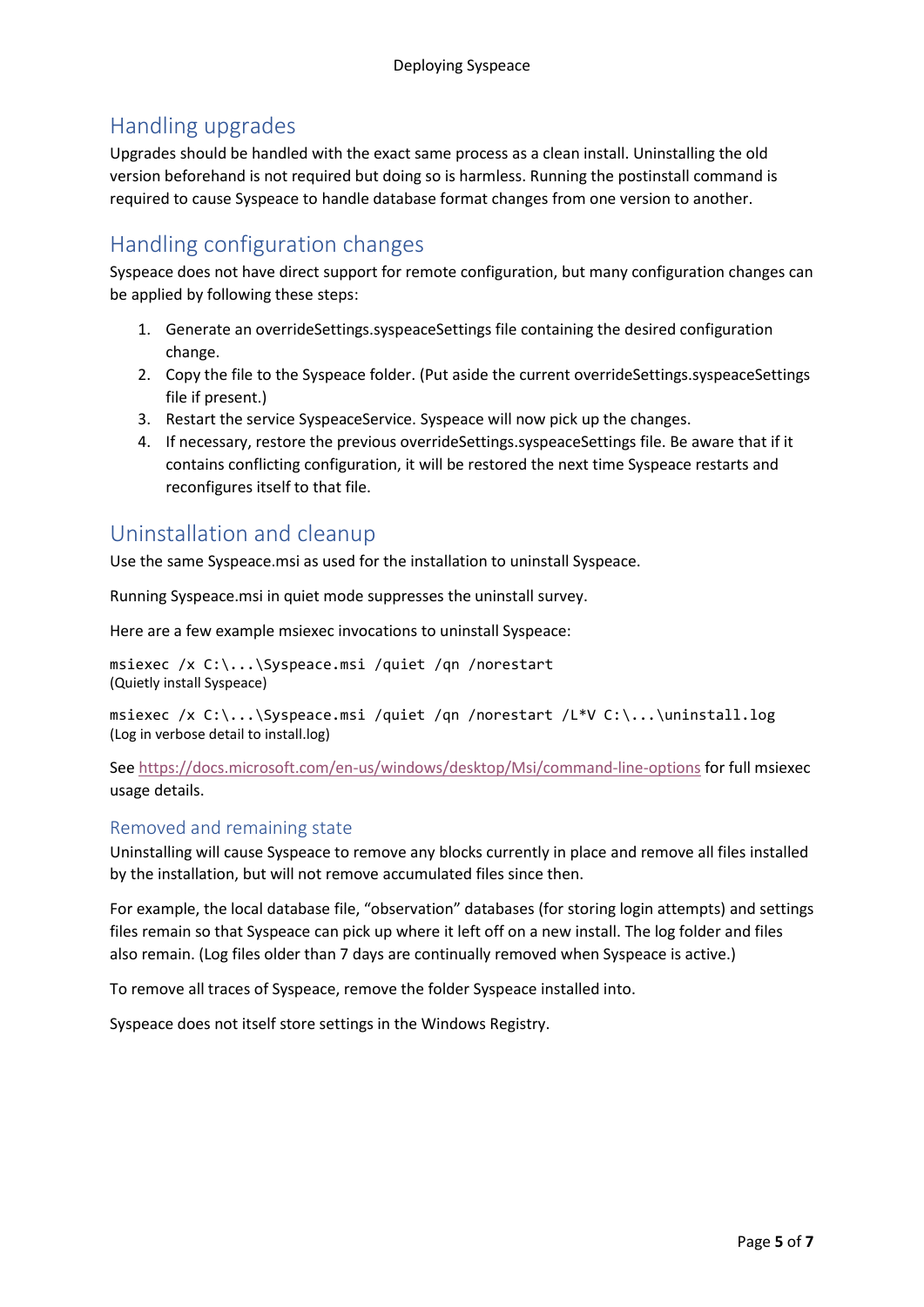# <span id="page-5-0"></span>Appendix A: Dependencies

These dependencies should be installed before installing Syspeace, either by running Syspeace's setup.exe manually or by installing them individually.

- Microsoft Visual C++ 2008 SP1 Redistributable Package
	- o 32-bit/x86:<https://www.microsoft.com/en-us/download/details.aspx?id=5582>
	- o 64-bit/x64:<https://www.microsoft.com/en-us/download/details.aspx?id=2092>
- Windows Imaging Component *(only on Windows Server 2003/2003 R2; dependency of .NET Framework)*
	- o 32-bit/x86:<https://www.microsoft.com/en-us/download/details.aspx?id=32>
	- o 64-bit/x64:<https://www.microsoft.com/en-us/download/details.aspx?id=1385>
- Microsoft .NET Framework
	- o *Before Windows Server 2008*: v4.0 (not the version labeled Client Profile)
	- o *Windows Server 2008 and 2008 R2*: v4.0 (not the version labeled Client Profile; v4.5, v4.6 etc. are also possible, but may cause incompatibilities if other v4.0 .NET [applications need to run on the same server;](http://msdn.microsoft.com/en-us/library/dn458358(v=vs.110).aspx) Setup.exe installs v4.0)
	- o *Windows Server 2012 or later*: none; v4.5 or later are included in Windows Server
	- o Download links for v4.0:
		- Standalone/self-contained installer: [https://www.microsoft.com/en](https://www.microsoft.com/en-us/download/details.aspx?id=17718)[us/download/details.aspx?id=17718](https://www.microsoft.com/en-us/download/details.aspx?id=17718)
		- Web installer[: https://www.microsoft.com/en](https://www.microsoft.com/en-us/download/details.aspx?id=17851)[us/download/details.aspx?id=17851](https://www.microsoft.com/en-us/download/details.aspx?id=17851)
	- o Download links for later versions:
		- <https://docs.microsoft.com/en-us/dotnet/framework/install/>

## <span id="page-5-1"></span>Appendix B: Settings files

#### <span id="page-5-2"></span>Creating settings files

Settings files (.syspeaceSettings) can be created by running Syspeace, configuring the desired state, then going to Syspeace Settings  $\rightarrow$  Export Settings. Each checkbox in this user interface constitutes a group of settings, and not all groups need be present.

### <span id="page-5-3"></span>Different types of settings files

Syspeace supports two .syspeaceSettings files with slightly different behavior.

The **DefaultSettings.syspeaceSettings** file provides settings to be adopted once. When Syspeace starts up and first sees this file, its settings will be adopted, and Syspeace will remember what the file looks like. On subsequent starts, the file will be ignored unless it has changed. If the file has changed, the new settings in the file will be adopted, and so on.

The **OverrideSettings.syspeaceSettings** file provides settings that will always be adopted, every time Syspeace starts up. If both files are present, the DefaultSettings.syspeaceSettings file will not be adopted.

#### <span id="page-5-4"></span>How settings are applied

Every group present in the settings are adopted in their entirety. For example, if a settings file contains two local blacklist entries, adopting these settings implies removing all other local blacklist entries and adding the entries from the file.

Not including a group in the file means that the group is simply ignored. For example, if the whitelist section is not included when exporting the settings, the whitelist is untouched, not emptied.